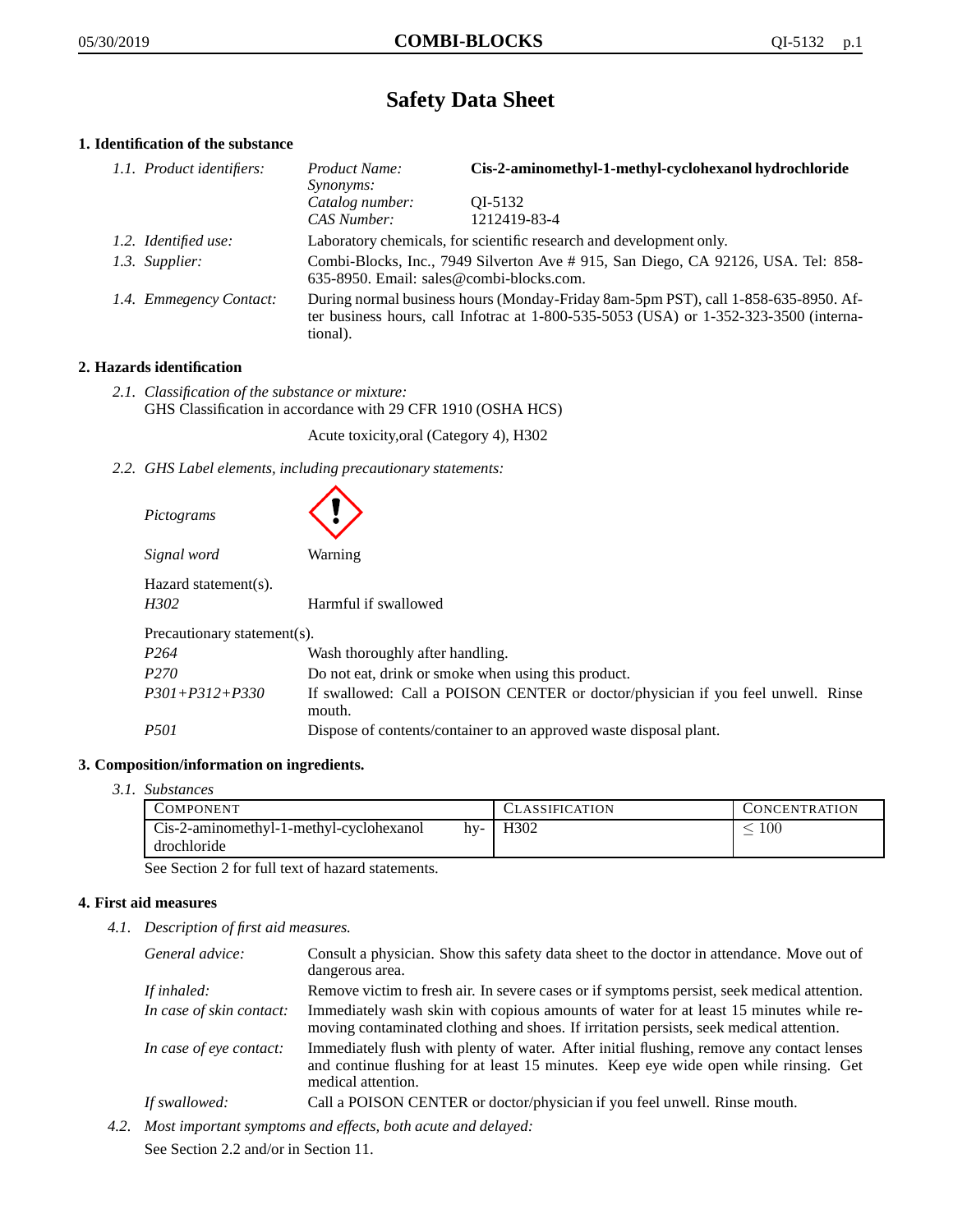*4.3. Indication of any immediate medical attention and special treatment needed:* No data.

## **5. Fire fighting measures**

- *5.1. Extinguishing media:* Use dry sand, dry chemical or alcohol-resistant foam for extinction.
- *5.2. Special hazards arising from the substance or mixture:* Carbon monoxide, nitrogen oxides, hydrogen chloride.
- *5.3. Advice for firefighters:* Wear self-contained breathing apparatus for firefighting if necessary.
- *5.4. Further information:* No data available.

### **6. Accidental release measures**

- *6.1. Personal precautions, protective equipment and emergency procedures:* Ensure adequate ventilation. Use personal protective equipment.
- *6.2. Environmental precautions:* Should not be released into the environment. See Section 12 for additional ecological information.
- *6.3. Methods and materials for containment and cleaning up:* Sweep up or vacuum up spillage and collect in suitable container for disposal.
- *6.4. Reference to other sections:* Refer to protective measures listed in Sections 8 and 13.

#### **7. Handling and storage**

- *7.1. Precautions for safe handling:* Avoid contact with skin and eyes. Avoid inhalation of vapour or mist. Keep away from sources of ignition - No smoking. Take measures to prevent the build up of electrostatic charge. For precautions see section 2.2.
- *7.2. Conditions for safe storage, including any incompatibilities:* Keep container tightly closed in a dry and well-ventilated place. Containers which are opened must be carefully resealed and kept upright to prevent leakage.
- *7.3. Specific end use(s):* Laboratory chemicals, for scientific research and development only.

#### **8. Exposure Controls / Personal protection**

*8.1. Control parameters:*

*Components with workplace control parameters:* Contains no substances with occupational exposure limit values.

*8.2. Exposure controls:*

*Appropriate engineering controls:* Ensure that eyewash stations and safety showers are close to the workstation location. Ensure adequate ventilation, especially in confined areas.

*Personal protective equipment:*

| Eye/face protection:    | Wear appropriate protective eyeglasses or chemical safety goggles as described by OSHA's<br>eye and face protection regulations in 29 CFR 1910.133 or European Standard EN166.                                                                                                                                         |
|-------------------------|------------------------------------------------------------------------------------------------------------------------------------------------------------------------------------------------------------------------------------------------------------------------------------------------------------------------|
| Skin protection:        | Handle with gloves. Gloves must be inspected prior to use. Use proper glove removal<br>technique (without touching glove's outer surface) to avoid skin contact with this product.<br>Dispose of contaminated gloves after use in accordance with applicable laws and good<br>laboratory practices. Wash and dry hands |
| <b>Body Protection:</b> | Complete suit protecting against chemicals, Flame retardant antistatic protective clothing.,<br>The type of protective equipment must be selected according to the concentration and<br>amount of the dangerous substance at the specific workplace.                                                                   |
| Respiratory protection: | No protective equipment is needed under normal use conditions.                                                                                                                                                                                                                                                         |
|                         | Control of environmental exposure: Prevent further leakage or spillage if safe to do so. Do not let product enter<br>drains.                                                                                                                                                                                           |

### **9. Physical and chemical properties**

*9.1. Information on basic physical and chemical properties*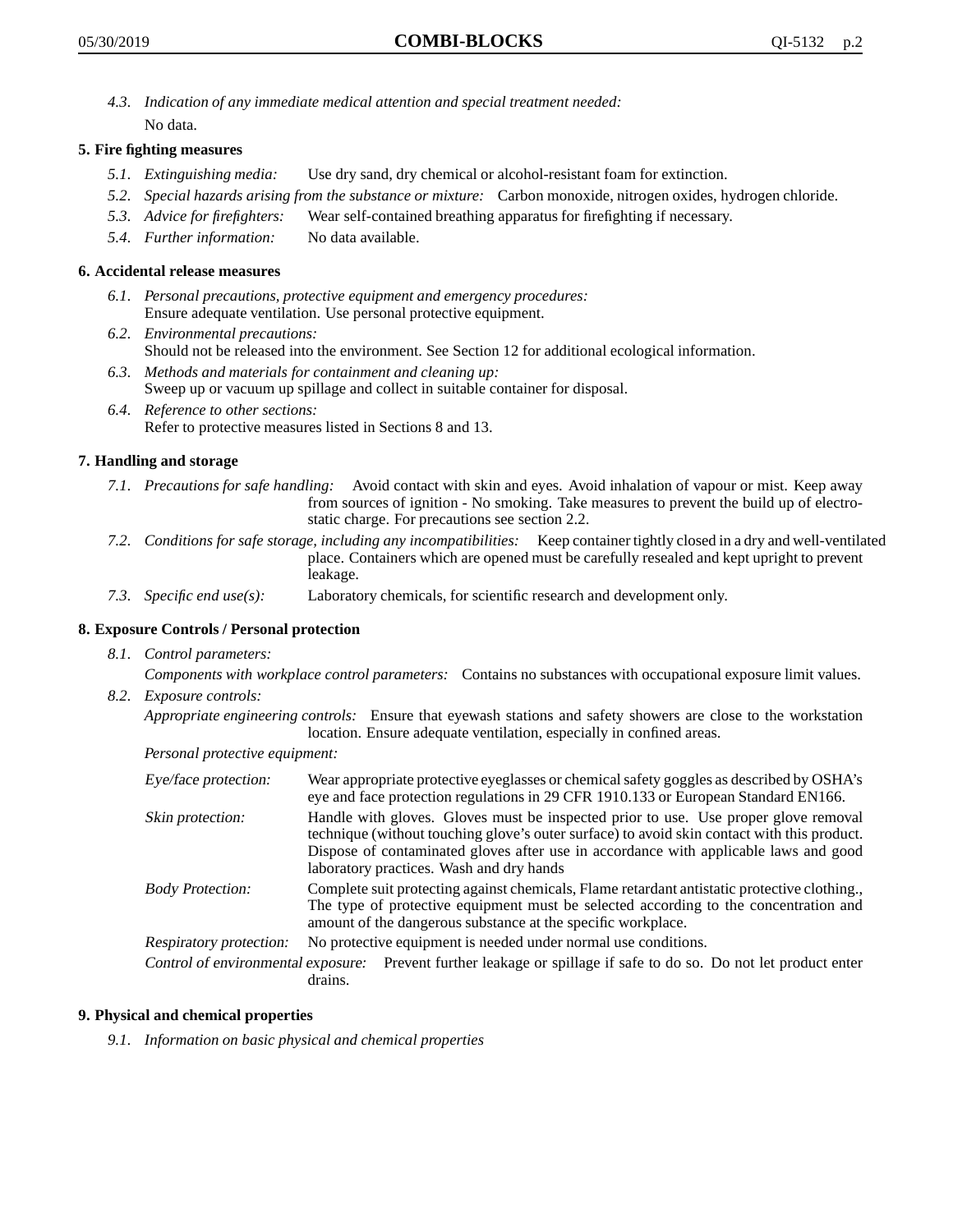| (a) | Appearance:                                   | No data  |
|-----|-----------------------------------------------|----------|
| (b) | Odour:                                        | No data  |
| (c) | Odour Threshold:                              | No data  |
| (d) | pH:                                           | No data  |
| (e) | Melting point/freezing point:                 | No date. |
| (f) | Initial boiling point and boiling range:      | No data  |
| (g) | Flash point:                                  | No data  |
| (h) | Evaporatoin rate:                             | No data  |
| (i) | Flammability (solid, gas):                    | No data  |
| (i) | Upper/lower flammability or explosive limits: | No data  |
| (k) | Vapour pressure:                              | No data  |
| (1) | Vapour density:                               | No data  |
| (m) | Relative density:                             | No data  |
| (n) | Water solubility:                             | No data  |
| (0) | Partition coefficient: n-octanol/water:       | No data  |
| (p) | Auto-ignition:                                | No data  |
| (q) | Decomposition temperature:                    | No data  |
| (r) | Viscosity:                                    | No data  |
| (s) | Explosive properties:                         | No data  |
| (t) | Oxidizing properties:                         | No data  |
|     |                                               |          |

*9.2. Other safety information:*

| Formula          | $C_8H_{17}NO$ .ClH |
|------------------|--------------------|
| Molecular weight | 179.7              |
| CAS Number       | 1212419-83-4       |

## **10. Stability and reactivity**

|  | 10.1. Reactivity | No data |
|--|------------------|---------|
|--|------------------|---------|

- *10.2. Chemical stability* Stable under recommended storage conditions.
- *10.3. Possibility of hazardous reactions* No data
- *10.4. Conditions to avoid*
- *10.5. Incompatible material* No data.
- *10.6. Hazardous decomposition products:*

Hazardous decomposition products formed under fire conditions: Carbon monoxide, nitrogen oxides, hydrogen chloride.

|                               | .              |
|-------------------------------|----------------|
| Other decomposition products: | No data        |
| In the event of fire:         | See Section 5. |

#### **11. Toxicological information**

*11.1 Information on toxicological effects*

| Acute toxicity:                                            | Harmful if swallowed. ".                                                                                                                        |
|------------------------------------------------------------|-------------------------------------------------------------------------------------------------------------------------------------------------|
| Skin irritation/corrosion:                                 | No data available.                                                                                                                              |
| Eye damage/irritation:                                     | No data available.                                                                                                                              |
| Respiratory or skin sensitization:                         | No data available.                                                                                                                              |
| Germ cell mutagenicity:                                    | No data available.                                                                                                                              |
| Carcinogenicity:                                           | No data available.                                                                                                                              |
| Reproductive toxicity:                                     | No data available.                                                                                                                              |
| Specific target organ system toxicity - single exposure:   | No data available.                                                                                                                              |
| Specific target organ system toxicity - repeated exposure: | No data available.                                                                                                                              |
| Aspiration hazard:                                         | No data available.                                                                                                                              |
| Additional information:                                    | To the best of our knowledge, the chemical, physical and toxicological proper-<br>ties of this substance have not been thoroughly investigated. |

# **12. Ecological information**

*12.1. Toxicity* No data available.